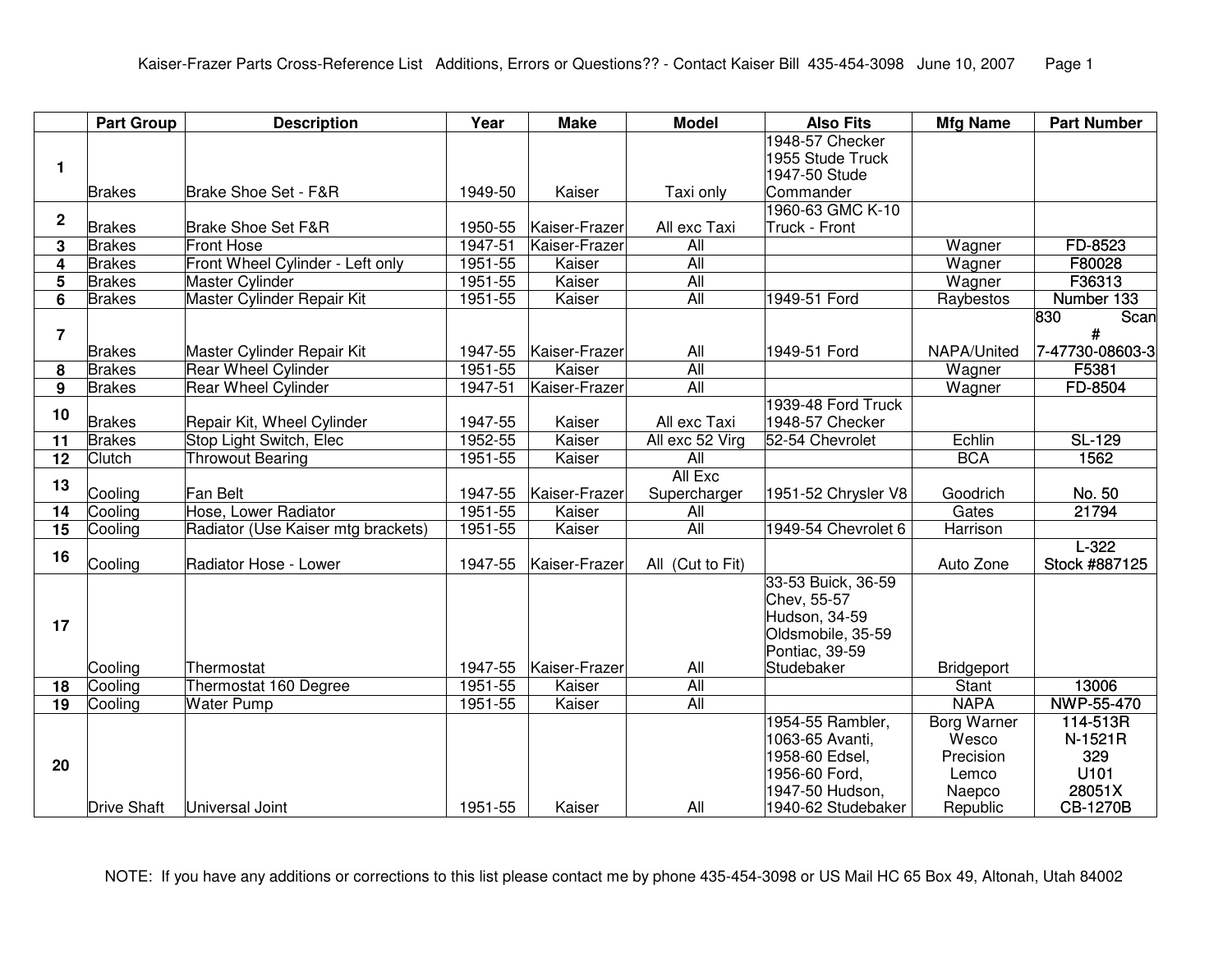|    | <b>Part Group</b> | <b>Description</b>              | Year    | <b>Make</b>         | <b>Model</b> | <b>Also Fits</b>                    | <b>Mfg Name</b>  | <b>Part Number</b> |
|----|-------------------|---------------------------------|---------|---------------------|--------------|-------------------------------------|------------------|--------------------|
|    |                   |                                 |         |                     |              | 1933-53 Chevrolet,                  |                  | <b>DR-2</b>        |
|    |                   |                                 |         |                     |              | 1941-52 Chev Truck,                 |                  | (DR-820445,        |
| 21 |                   |                                 |         |                     |              | 1950-58 Diamond T.                  |                  | 1905590,           |
|    |                   |                                 |         |                     |              | 1944-54 GMC Truck,                  |                  | 1909590,D-400,     |
|    | Electric          | Distributor Rotor               | 1947-55 | Kaiser-Frazer       | All          | 1946-62 IHC Truck                   | Delco-Remy       | D-415, D418)       |
| 22 | Electrical        | Coil, 6 Volt                    | 1951-55 | Kaiser              | All w/Delco  |                                     | Delco (Standard) | <b>UC-14</b>       |
| 23 | Electrical        | <b>Dimmer Switch</b>            | 1951-55 | Kaiser              | All          |                                     | Standard         | <b>DS-40</b>       |
|    |                   |                                 |         |                     |              | 1940-58 Buick                       |                  |                    |
|    |                   |                                 |         |                     |              | 1956-58 Cadillac                    |                  |                    |
|    |                   |                                 |         |                     |              | 1940-49 Hudson                      |                  |                    |
| 24 |                   |                                 |         |                     |              | 1938-54 Chevrolet                   |                  |                    |
|    |                   |                                 |         |                     |              | 1947-59 Stude                       |                  |                    |
|    |                   |                                 |         | Kaiser-Frazer       |              | 1940-58 Oldsmobile                  |                  |                    |
|    | Electrical        | Dimmer Switch - Floor Mounted   | 1947-55 | Henry-J             | All          | 1948-58 Packard                     | Borg-Warner      | <b>DS-100</b>      |
|    |                   |                                 |         |                     |              | 1937-53 Pont 6                      |                  |                    |
| 25 | Electrical        | <b>Distributor Bottom Plate</b> | 1951-53 | Kaiser &<br>Henry J | All w/Delco  | 1937-1950 Olds 6<br>1950 Stude Comm | Dyna-Flyte       | Number 660         |
| 26 | Electrical        | Distributor Cap                 | 1951-55 | Kaiser              | All w/Delco  |                                     | Delco (Standard) | DR-403             |
|    |                   |                                 |         |                     |              | 1933-52 Chev 6,                     |                  |                    |
|    |                   |                                 |         |                     |              | 1948-55 Nash 6,                     |                  |                    |
|    |                   |                                 |         |                     |              | 1937-48 Packard 6,                  |                  |                    |
| 27 |                   |                                 |         |                     |              | 1936-50 Olds 6,                     |                  |                    |
|    |                   |                                 |         |                     |              | 1935-53 Pontiac 6,                  |                  |                    |
|    |                   |                                 |         |                     |              | 1951-59 Rambler 6,                  |                  |                    |
|    | Electrical        | <b>Distributor Cap</b>          | 1951-55 | Kaiser              | All w/Delco  | 1950-59 Stude 6                     | Delco-Remy       | $D-301$            |
|    |                   |                                 |         |                     |              | 1933-52 Chev 6,                     |                  |                    |
|    |                   |                                 |         |                     |              | 1948-55 Nash 6,                     |                  |                    |
|    |                   |                                 |         |                     |              | 1937-48 Packard 6,                  |                  |                    |
| 28 |                   |                                 |         |                     |              | 1936-50 Olds 6,                     |                  |                    |
|    |                   |                                 |         |                     |              | 1935-53 Pontiac 6,                  |                  | Stock RR-95        |
|    |                   |                                 |         |                     |              | 1951-59 Rambler 6,                  |                  | <b>Heavy Duty</b>  |
|    | Electrical        | Distributor Cap                 | 1951-55 | Kaiser              | All w/Delco  | 1950-59 Stude 6                     |                  | <b>RR-142</b>      |
| 29 | Electrical        | Distributor Condenser           | 1951-55 | Kaiser              | All w/Delco  |                                     | Delco (Standard) | <b>DR-60</b>       |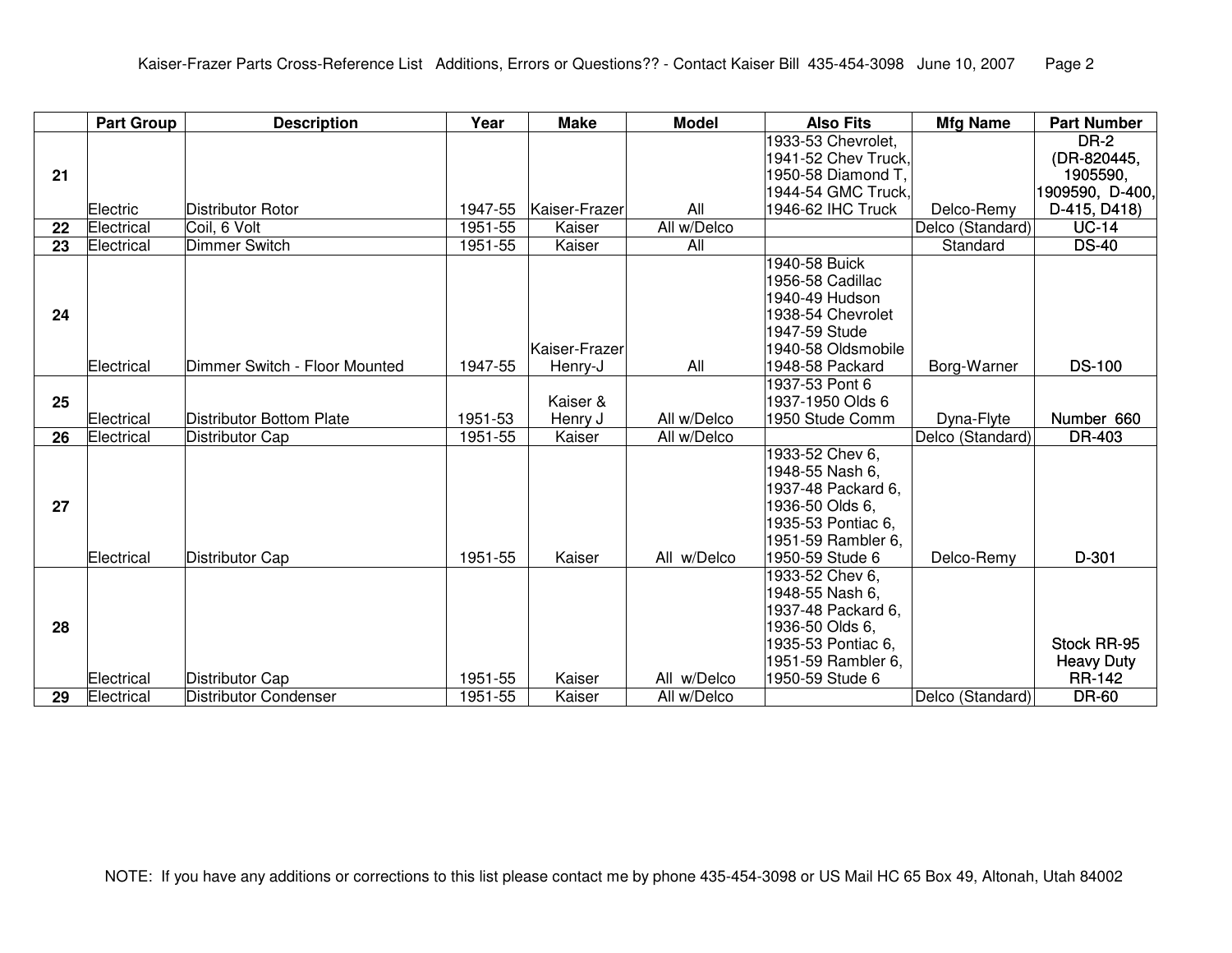|    | <b>Part Group</b> | <b>Description</b>               | Year    | <b>Make</b>   | <b>Model</b>    | <b>Also Fits</b>                                                  | <b>Mfg Name</b>     | <b>Part Number</b> |
|----|-------------------|----------------------------------|---------|---------------|-----------------|-------------------------------------------------------------------|---------------------|--------------------|
|    |                   |                                  |         |               |                 | 1940-53 Buick,<br>1949-55 Cadillac,                               |                     |                    |
|    |                   |                                  |         |               |                 | 1956-58 Corvette                                                  |                     |                    |
|    |                   |                                  |         |               |                 | 1952-54 Henry-J,                                                  |                     |                    |
| 30 |                   |                                  |         |               |                 | 1937-55 Olds 6,                                                   |                     |                    |
|    |                   |                                  |         |               |                 | 1937-56 Pontiac,                                                  |                     |                    |
|    |                   |                                  |         |               |                 | 1957-58 Rambler,                                                  |                     |                    |
|    | Electrical        | Distributor Point Set            | 1951-55 | Kaiser        | All w/Delco     | 1950-58 Stude                                                     | Delco (Standard)    | DR-2236P           |
|    |                   |                                  |         |               |                 | 1940-53 Buick,                                                    |                     |                    |
|    |                   |                                  |         |               |                 | 1949-55 Cadillac,                                                 |                     |                    |
|    |                   |                                  |         |               |                 | 1952-54 Henry-J,                                                  |                     |                    |
| 31 |                   |                                  |         |               |                 | 1937-55 Olds 6,                                                   |                     |                    |
|    |                   |                                  |         |               |                 | 1937-56 Pontiac,                                                  |                     |                    |
|    |                   |                                  |         |               |                 | 1957-58 Rambler 6,                                                |                     |                    |
|    | Electrical        | Distributor Point Set            | 1951-55 | Kaiser        | All w/Delco     | 1950-58 Stude                                                     | Niehoff             | DR-3M              |
|    |                   |                                  |         |               |                 | 1940-53 Buick,                                                    |                     |                    |
|    |                   |                                  |         |               |                 | 1949-55 Cadillac,                                                 |                     |                    |
|    |                   |                                  |         |               |                 | 1956-58 Corvette                                                  |                     |                    |
| 32 |                   |                                  |         |               |                 | 1952-54 Henry-J,                                                  |                     |                    |
|    |                   |                                  |         |               |                 | 1937-55 Olds 6,                                                   |                     |                    |
|    |                   |                                  |         |               |                 | 1937-56 Pontiac,                                                  |                     | <b>CS-80</b>       |
|    |                   |                                  |         | Kaiser        |                 | 1957-58 Rambler,                                                  |                     | <b>CS-777</b>      |
|    | Electrical        | Distributor Point Set            | 1951-55 | Henry-J       | All w/Delco     | 1950-58 Stude                                                     |                     | <b>CS-777A</b>     |
|    |                   |                                  |         |               |                 | 1950-54 Chrysler 6,                                               |                     |                    |
| 33 |                   |                                  |         |               |                 | 1950-56 Hudson 6,                                                 |                     |                    |
|    |                   |                                  |         | Kaiser-Frazer |                 | 1950-60 Plymouth 6,                                               |                     |                    |
|    | Electrical        | Distributor Point Set            | 1947-51 | Henry-J       | All w/Autolite  | 1950-56 Hudson 6                                                  | <b>Valley Forge</b> | <b>MC-61</b>       |
| 34 | Electrical        | <b>Distributor Rotor</b>         | 1951-55 | Kaiser        | All w/Delco     |                                                                   | Delco (Standard)    | <b>DR-158</b>      |
|    |                   |                                  |         |               |                 | 1933-52 Chev,                                                     |                     |                    |
|    |                   |                                  |         |               |                 | 1948-55 Nash,                                                     |                     |                    |
|    |                   |                                  |         |               |                 | 1937-48 Packard,                                                  |                     |                    |
| 35 |                   |                                  |         |               |                 | 1936-50 Oldsmobile,                                               |                     |                    |
|    |                   |                                  |         |               | All             | 1935-53 Pontiac,                                                  |                     |                    |
|    | Electrical        | Distributor Rotor                | 1951-52 | Kaiser        |                 | (may 1951-59 Rambler,<br>also fit other years) 1950-59 Studebaker | P&D                 | RE-85, D-400       |
| 36 | Electrical        | Distributor Vacuum Advance Unit  | 1947-51 | Kaiser-Frazer | All w/Auto-Lite |                                                                   | Auto-Lite           | <b>VC-2082A</b>    |
| 37 | Electrical        | Gas Tank Sender with arm & float | 1951-55 | Kaiser        | All             |                                                                   | <b>King Seely</b>   | 44504              |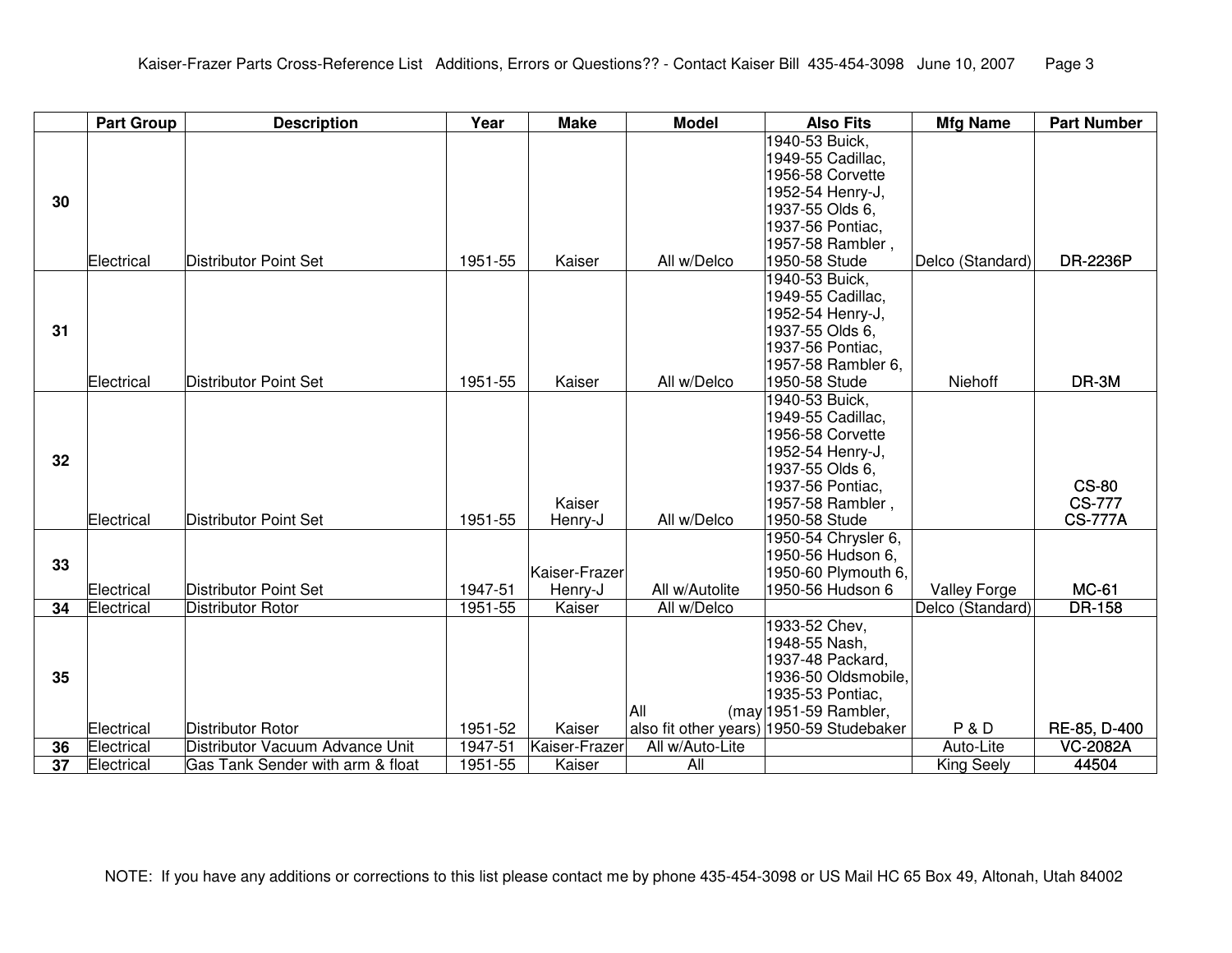|                 | <b>Part Group</b> | <b>Description</b>                 | Year    | <b>Make</b>   | <b>Model</b>       | <b>Also Fits</b>                       | <b>Mfg Name</b>     | <b>Part Number</b> |
|-----------------|-------------------|------------------------------------|---------|---------------|--------------------|----------------------------------------|---------------------|--------------------|
|                 |                   |                                    |         |               |                    | 46-52 Chevrolet                        |                     |                    |
| 38              |                   |                                    |         |               |                    | 46-48 Oldsmobile                       |                     |                    |
|                 | Electrical        | Generator (6 Volt)                 | 1951-52 | Kaiser        | All w/Delco        | 49-54 IH Truck<br>46-50 Packard        | Delco               | No. 1102733        |
|                 |                   |                                    |         |               | All Exc            |                                        |                     |                    |
| 39              | Electrical        | Generator (6 Volt)                 | 1953-54 | Kaiser        | Supercharged       |                                        | Delco               | No. DR-1102782     |
| $\overline{40}$ | Electrical        | Generator (6 Volt)                 | 1954-55 | Kaiser        | All w/Supercharger |                                        | Delco               | No. DR-1102808     |
|                 |                   |                                    |         |               |                    | 1937-49 Chrylser                       |                     |                    |
|                 |                   |                                    |         |               |                    | Dodge Desoto,                          |                     |                    |
| 41              |                   |                                    |         |               |                    | 1947-49 Nash,                          |                     |                    |
|                 |                   |                                    |         |               |                    | 1946-49 Packard,                       |                     |                    |
|                 | Electrical        | Generator Brush Set                | 1951-54 | Henry-J       | All w/Auto Lite    | 1946-49 Studebaker                     | Autolite            | <b>GBW-2012AS</b>  |
|                 |                   |                                    |         |               |                    | 1937-49 Chrylser                       |                     |                    |
|                 |                   |                                    |         |               |                    | Dodge Desoto,                          |                     |                    |
| 42              |                   |                                    |         |               |                    | 1947-49 Nash,<br>1946-49 Packard,      |                     |                    |
|                 | Electrical        | Generator Brush Set                | 1947-49 | Kaiser-Frazer | All w/Auto Lite    | 1946-49 Studebaker                     | Autolite            | <b>GBW-2012AS</b>  |
| 43              | Electrical        | Horn Relay                         | 1947-50 | Kaiser-Frazer | All                | 1942-48 Mopars                         | Niehoff             |                    |
|                 |                   |                                    |         |               |                    | 1946-54 Jeep,                          |                     |                    |
|                 |                   |                                    |         |               |                    | 1946-48 Nash 60,                       |                     |                    |
|                 |                   |                                    |         |               |                    | 1949-56 Nash                           |                     |                    |
| 44              |                   |                                    |         |               |                    | Styatesman/Amb,                        |                     |                    |
|                 |                   |                                    |         |               |                    | 1950-55 Rambler,                       |                     |                    |
|                 |                   |                                    |         |               |                    | 1955-56 Hudson                         |                     |                    |
|                 | Electrical        | Overdrive Governor                 | 1951-54 | Henry-J       | All                | Hornet                                 | Ukn                 |                    |
|                 |                   |                                    |         |               |                    | 1946-54 Jeep,<br>1946-48 Nash 60,      |                     |                    |
|                 |                   |                                    |         |               |                    | 1949-56 Nash                           |                     |                    |
| 45              |                   |                                    |         |               |                    | Styatesman/Amb,                        |                     |                    |
|                 |                   |                                    |         |               |                    | 1950-55 Rambler,                       |                     |                    |
|                 |                   |                                    |         |               |                    | 1955-56 Hudson                         |                     |                    |
|                 | Electrical        | Overdrive Governor                 | 1947-55 | Kaiser-Frazer | All                | Hornet                                 | Ukn                 |                    |
| 46              | Electrical        | <b>Plug Wires</b>                  | 1951-55 | Kaiser        | All                |                                        | Belden              | 7375               |
| $\overline{47}$ | Electrical        | Pully, Generator                   | 1951-52 | Kaiser        | All                |                                        | Delco               | DR-1911978         |
| 48              | Electrical        | Pully, Generator                   | 1953-55 | Kaiser        | $\overline{All}$   |                                        | Delco               | DR-1915571         |
| 49              | Electrical        | Sender, gas tank, with arm & float | 1951-55 | Kaiser        | All                |                                        | <b>King Seely</b>   | 44504              |
| 50              | Electrical        | Starter Brush Set                  | 1949-51 | Kaiser-Frazer | All w/Auto-Lite    | 1949-1955 Plymouth<br>1951-1955 Hudson | <b>USS Standard</b> | #EX-18T            |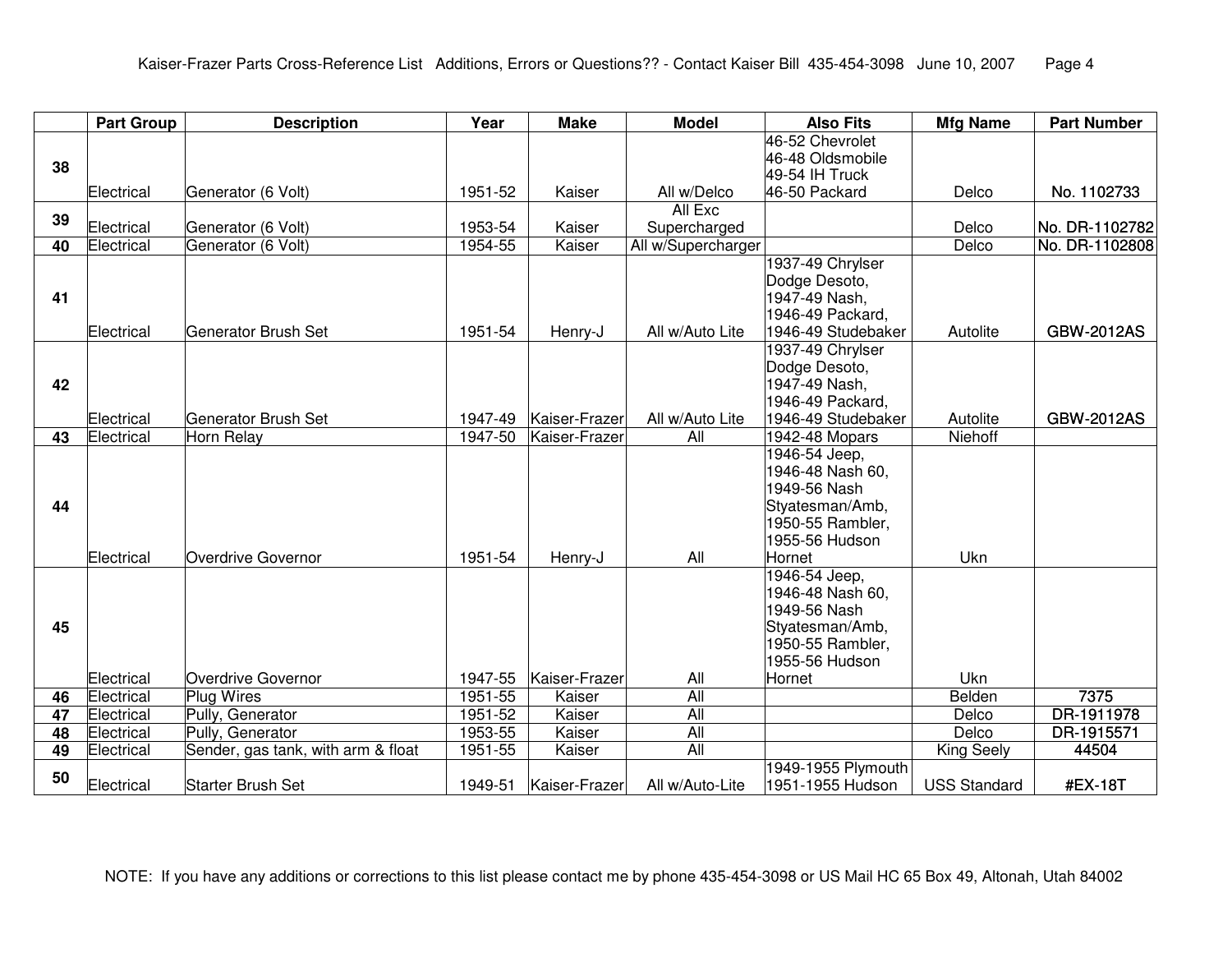|                 | <b>Part Group</b> | <b>Description</b>                   | Year               | <b>Make</b>    | <b>Model</b>                      | <b>Also Fits</b>                  | <b>Mfg Name</b>  | <b>Part Number</b>      |
|-----------------|-------------------|--------------------------------------|--------------------|----------------|-----------------------------------|-----------------------------------|------------------|-------------------------|
|                 |                   |                                      |                    |                |                                   |                                   |                  | DR-1452,                |
|                 |                   |                                      |                    |                |                                   |                                   |                  | DR-1463,                |
|                 |                   |                                      |                    |                |                                   |                                   |                  | DR-1464,                |
| 51              |                   |                                      |                    |                |                                   | 1947-61 IHC Truck                 |                  | DR-1465,                |
|                 |                   |                                      |                    |                |                                   | 1950-55 Nash                      |                  | DR-1540,                |
|                 |                   |                                      |                    |                |                                   | 1941-53 Packard                   |                  | DR-1541,                |
|                 | Electrical        | Starter Solenoid - Fender Mounted    | 1952-55            | Kaiser         | All                               | 1959-60 Willys                    | Delco-Remy       | DR-1571                 |
|                 |                   |                                      |                    |                |                                   | 1947-61 IHC Truck                 |                  |                         |
| 52              |                   |                                      |                    |                |                                   | 1950-55 Nash                      |                  |                         |
|                 |                   |                                      |                    |                |                                   | 1941-53 Packard                   |                  |                         |
|                 | Electrical        | Starter Solenoid - Fender Mounted    | 1952-55            | Kaiser         | All                               | 1959-60 Willys                    | Standard         | <b>SS-544A</b>          |
|                 |                   |                                      |                    |                |                                   | 1949-54 Chevrolet                 |                  |                         |
| 53              |                   |                                      |                    |                |                                   | 1949-54 GMC Truck                 |                  |                         |
|                 |                   |                                      |                    |                |                                   | 1949-50 Oldsmobile                |                  |                         |
|                 | Electrical        | Starter Solenoid Repair Kit (6 Volt) | 1951-55            | Kaiser         | All                               | 1949-54 Pontiac                   |                  | DR-476                  |
| 54              | Electrical        | <b>Stop Light Switch</b>             | 1951-55            | Kaiser         | All                               |                                   | Standard         | <b>SLS-43</b>           |
|                 |                   |                                      |                    |                |                                   | 40-55 GMC Truck                   |                  |                         |
| 55              |                   |                                      |                    |                |                                   | 40-55 IHC Truck                   |                  |                         |
|                 |                   |                                      |                    |                |                                   | 50-55 Studebaker                  |                  |                         |
|                 | Electrical        | Voltage Regularor (6 Volts POS Grd)  | 1951-55            | Kaiser         | All w/Delco                       | 41-55 Mac Truck                   | Delco            |                         |
|                 |                   |                                      |                    |                |                                   | 1950-55 Chrysler                  |                  |                         |
| 56              |                   |                                      |                    |                |                                   | 1948-55 Plymouth                  |                  | 580547                  |
|                 | Electrical        | <b>Voltage Regulator</b>             | 1951-52            | Kaiser         | All w/Autolite                    | 1952-55 Studebaker                |                  | <b>Dual-Polarity</b>    |
| 57              | Electrical        | Voltage Regulator                    | 1949-52<br>1951-55 | Kaiser-Frazer  | All w/Autolite<br>All w/Delco     |                                   | Auto-Lite        | # VRA - 307HD<br>$VR-8$ |
| $\overline{58}$ | Electrical        | Voltage Regulator, 6 Volt            |                    | Kaiser         |                                   |                                   | Delco (Standard) |                         |
|                 |                   |                                      |                    |                |                                   | 51-53 Buick,                      |                  |                         |
|                 |                   |                                      |                    |                |                                   | 49-52 Chevrolet,                  |                  |                         |
| 59              |                   |                                      |                    |                |                                   | 51-51 Ford Pickup,<br>52-54 Nash, |                  |                         |
|                 |                   |                                      |                    |                |                                   | 49-53 Oldsmobile,                 |                  |                         |
|                 | Electrical        | <b>Wiper Blade</b>                   | 1951-55            | Kaiser         | All w/12 inch Blade 49-52 Pontiac |                                   | Anco             | 33-122                  |
|                 |                   |                                      |                    |                |                                   | 51-53 Buick,                      |                  |                         |
|                 |                   |                                      |                    |                |                                   | 49-52 Chevrolet,                  |                  |                         |
|                 |                   |                                      |                    |                |                                   | 51-51 Ford Pickup,                |                  |                         |
| 60              |                   |                                      |                    | Kaiser-Frazer  |                                   | 52-54 Nash,                       |                  |                         |
|                 |                   |                                      |                    | Also fits 1951 |                                   | 49-53 Oldsmobile,                 |                  |                         |
|                 | lElectrical       | <b>Wiper Blade</b>                   | 1947-50            | Frazer         | All w/11 inch Blade 49-52 Pontiac |                                   | Anco             | 33-111                  |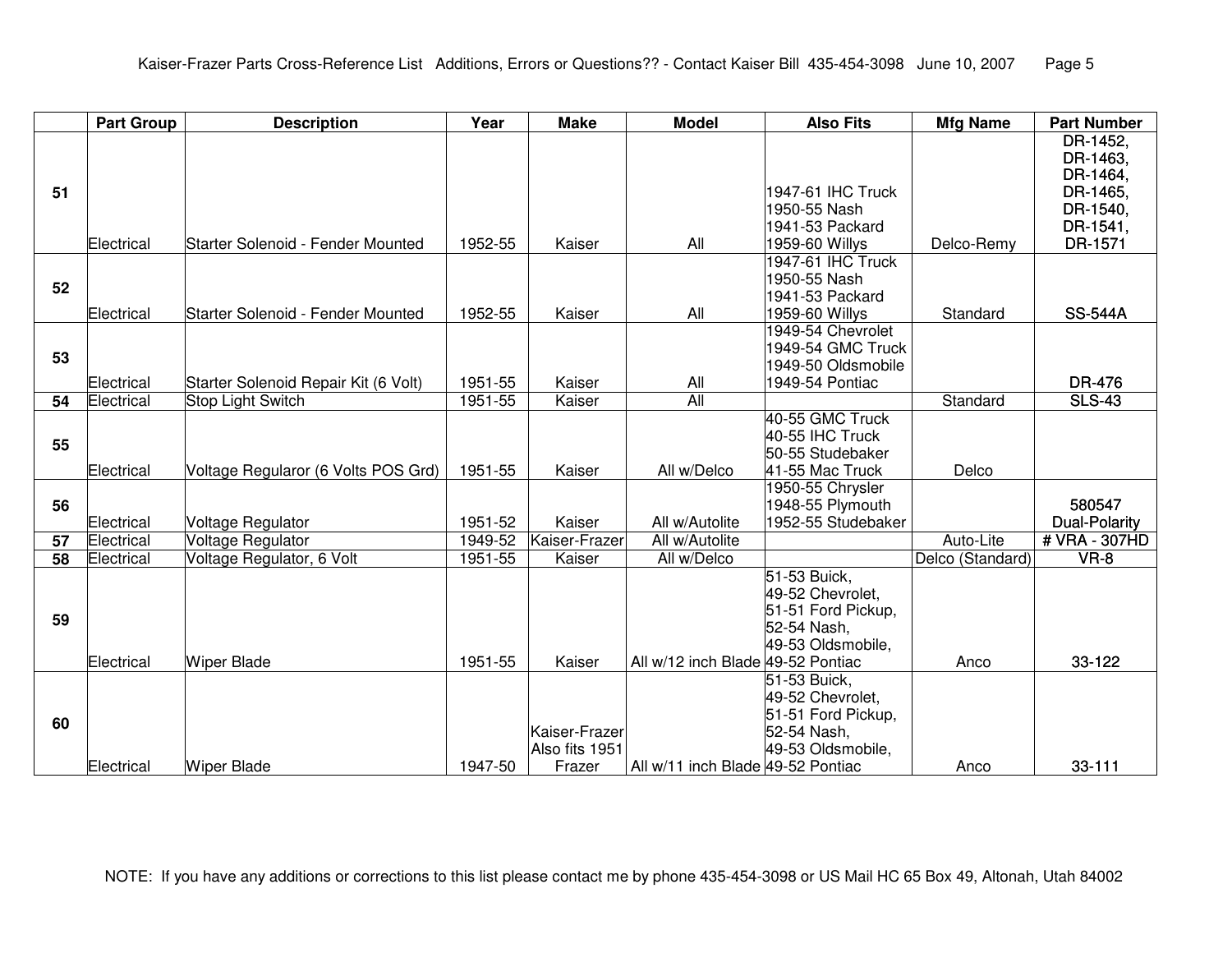|                 | <b>Part Group</b> | <b>Description</b>                           | Year               | <b>Make</b>          | <b>Model</b>       | <b>Also Fits</b>                    | <b>Mfg Name</b>       | <b>Part Number</b> |
|-----------------|-------------------|----------------------------------------------|--------------------|----------------------|--------------------|-------------------------------------|-----------------------|--------------------|
|                 |                   |                                              |                    |                      |                    | 51-53 Buick,                        |                       |                    |
|                 |                   |                                              |                    |                      |                    | 49-52 Chevrolet,                    |                       |                    |
| 61              |                   |                                              |                    |                      |                    | 51-51 Ford Pickup,<br>52-54 Nash,   |                       |                    |
|                 |                   |                                              |                    |                      |                    | 49-53 Oldsmobile,                   |                       |                    |
|                 | Electrical        | <b>Wiper Motor</b>                           | 1951-55            | Kaiser               | All w/Elec Wipers  | 49-52 Pontiac                       | Anco                  |                    |
| 62              | Electrical        | Stop Light Switch, Elec                      | 1952-55            | Kaiser               | All exc 52 Virg    | 52-54 Chevrolet                     | Echlin                | SL-129             |
| 63              | Engine            | Bearing Set, Main                            | 1951-55            | Kaiser               | All                |                                     | <b>Federal Mogul</b>  | 4247M              |
| 64              | Engine            | Bearing Set, Rods 1, 3, 5                    | 1951-55            | Kaiser               | All                |                                     | <b>Federal Mogul</b>  | 1995CPA            |
| 65              | Engine            | Bearing Set, Rods 2, 4, 6                    | 1951-55            | Kaiser               | All                |                                     | <b>Federal Mogul</b>  | 1995CP             |
| 66              | Engine            | <b>Exhaust Flange Gasket</b>                 | 1951-55            | Kaiser               | All                |                                     | Fel-Pro               | 60146              |
|                 |                   |                                              |                    |                      |                    |                                     |                       | Number 50          |
|                 |                   |                                              |                    |                      |                    |                                     | Goodrich              | Number 8707        |
| 67              |                   |                                              |                    |                      | All Exc            |                                     | Gates<br>Atlas        | Number 688         |
|                 | Engine            | <b>Fan Belt</b>                              | 1947-55            | Kaiser-Frazer        | Supercharger       | 1951-52 Chrysler V8                 | Thermoid              | Number V104        |
| 68              | Engine            | <b>Fuel Pump</b>                             | 1954-55            | Kaiser               | All w/Supercharger |                                     | Carter                | Number M2145S      |
| 69              |                   |                                              |                    |                      | All w/Vacuum       |                                     | <b>AC</b>             | Number 9549        |
|                 | Engine            | Fuel Pump (Double pump)                      | 1951-54            | Kaiser               | Wipers             |                                     | Carter                | Number M808S       |
| 70              |                   |                                              |                    |                      | All w/Elec Wipers  |                                     | <b>AC</b>             | Number 9571        |
|                 | Engine            | Fuel Pump (Single pump)                      | 1951-54            | Kaiser               | Exc Supercharged   |                                     | Carter                | Number M2050S      |
| 71              | Engine            | <b>Fuel Pump Gasket</b>                      | 1951-55            | Kaiser               | All                |                                     | Fel-Pro               | 6579               |
| $\overline{72}$ | Engine            | Gasket Set                                   | 1947-55            | Kaiser 226           | All                | Jeep w/226 engine                   | FelPro                | FS-7191S-8         |
| 73              | Engine            | <b>Gasket Set</b>                            | 1952-56            | <b>Kaiser Darrin</b> | All                | Jeep w/161 engine                   | FelPro                | <b>FS-7579</b>     |
| 74              | Engine            | <b>Head Gasket</b>                           | 1951-55            | Kaiser               | All<br>All         |                                     | Fel-Pro               | 10258              |
| 75              | Engine            | <b>Manifold Gasket Set</b>                   | 1951-55            | Kaiser               | All                |                                     | Fel-Pro<br><b>WIX</b> | <b>MS8886B</b>     |
| 76<br>77        | Engine<br>Engine  | Oil Filter Cartridge<br>Oil Filter Cartridge | 1951-55<br>1951-55 | Kaiser<br>Kaiser     | All                |                                     | <b>NAPA</b>           | 51080<br>1080      |
| 78              | Engine            | Oil Pan Gasket Set - Neoprene Seal           | 1951-55            | Kaiser               | All                |                                     | Fel-Pro               | OS13347D           |
| 79              | Engine            | Oil Pan Gasket Set - Rope Seal               | 1951-55            | Kaiser               | All                |                                     | Fel-Pro               | <b>OS5449C</b>     |
| $\overline{80}$ | Engine            | <b>Oil Pressure Sender</b>                   | 1951-55            | Kaiser               | All                | 57-83 IHC Truck                     | Standard              | <b>PS-113</b>      |
| 81              | Engine            | Ring Set, Engine                             | 1951-55            | Kaiser               | <b>All</b>         |                                     | Federal Mogul         | 5141X              |
| 82              | Engine            | Seal, Rear Main (orig type)                  | 1951-55            | Kaiser               | All                |                                     | Victor                | 46287              |
|                 |                   |                                              |                    |                      |                    | 1950-52 Buick,                      |                       |                    |
|                 |                   |                                              |                    |                      |                    | 1949-54 Cadillac,                   |                       |                    |
| 83              |                   |                                              |                    |                      |                    | 1949-52 Chevrolet,                  |                       |                    |
|                 |                   |                                              |                    |                      |                    | 1949-1954 Olds,                     |                       |                    |
|                 | Engine            | Spark Plug                                   | 1947-55            | Kaiser-Frazer        | All                | 1946-1954 Pontiac                   | <b>Blue Crown</b>     | M7                 |
|                 |                   |                                              |                    |                      | All w/Starter No.  | 1941-53 Packard,                    |                       |                    |
| 84              | Engine            | <b>Starter Drive</b>                         | 1950-55            | Kaiser               |                    | 1107087, 1107088 1950-55 Studebaker | Delco-Remy            | 1878079            |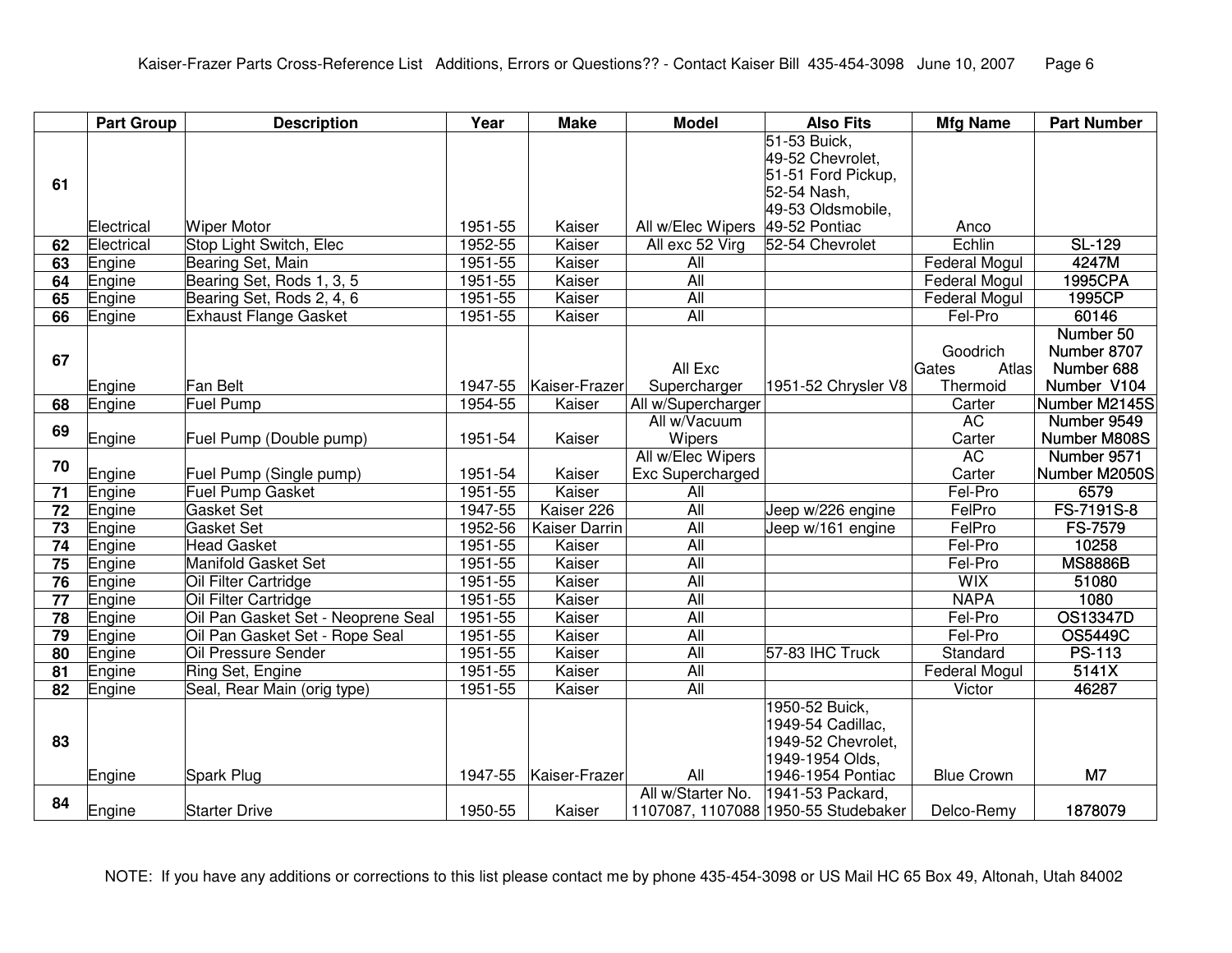|                 | <b>Part Group</b>       | <b>Description</b>                              | Year       | <b>Make</b>             | <b>Model</b>             | <b>Also Fits</b>                      | <b>Mfg Name</b> | <b>Part Number</b> |
|-----------------|-------------------------|-------------------------------------------------|------------|-------------------------|--------------------------|---------------------------------------|-----------------|--------------------|
|                 |                         |                                                 |            |                         |                          | Jeep 1960-69                          |                 |                    |
| 85              |                         |                                                 |            |                         |                          | Massey-Ferguson                       |                 |                    |
|                 | Engine                  | Starter Drive (12 Volt)                         | 48-55      | Kaiser-Frazer           | All w/Std Trans          | gas Model 35                          | <b>Bendix</b>   | 479000             |
| 86              | Engine                  | <b>Tappet Cover Gasket</b>                      | 1951-55    | Kaiser                  | All                      |                                       | Fel-Pro         | <b>VS5748R</b>     |
|                 |                         |                                                 |            |                         |                          | 1935 Graham 6                         |                 |                    |
|                 |                         |                                                 |            |                         |                          | 1946-48 Checker                       |                 |                    |
| 87              |                         |                                                 |            |                         |                          | 1934-49 Divco Truck                   |                 |                    |
|                 |                         |                                                 | 1947-49    |                         |                          | 1936-37 Federal                       |                 | <b>TC-427</b>      |
| 88              | Engine<br>Engine        | <b>Timing Chain</b><br>Valve Spring w/o Rotator | 1951-55    | Kaiser-Frazer<br>Kaiser | All<br>All exc 54-55 Man | <b>Truck</b>                          | Perfecr Circle  | <b>VS310</b>       |
|                 |                         |                                                 |            |                         |                          | 1950-62 AMC,                          |                 |                    |
|                 |                         |                                                 |            |                         |                          | 1926-56 Buick,                        |                 |                    |
|                 |                         |                                                 |            |                         |                          | 1935-40 Cadillac,                     |                 |                    |
|                 |                         |                                                 |            |                         |                          | 1928-52 Chevrolet.                    |                 |                    |
|                 |                         |                                                 |            |                         |                          | 1953-54 Desoto,                       |                 |                    |
| 89              |                         |                                                 |            |                         |                          | 1949-52 Ford,                         |                 |                    |
|                 |                         |                                                 |            |                         |                          | 1939-51 Nash,                         |                 |                    |
|                 |                         |                                                 |            |                         |                          | 1929-38 Pierce                        |                 |                    |
|                 |                         |                                                 |            |                         |                          | Arrow,                                |                 |                    |
|                 |                         |                                                 |            | Henry-J,                |                          | 1929-54 Plymouth,                     |                 |                    |
|                 | Exterior Trim Gas Cap   |                                                 | 1951-54    | Darrin                  | All                      | 1959-66 Studebaker                    | <b>AC</b>       | GT-55 (6410235)    |
|                 |                         |                                                 |            |                         |                          |                                       |                 | $51 - 062$         |
|                 |                         |                                                 |            |                         |                          | 1946-50 Dodge/Ply,                    |                 | Note: Old No.      |
| 90              |                         |                                                 |            |                         |                          | 1948-50 Hudson,                       |                 | 51-060             |
|                 |                         |                                                 |            |                         |                          | 1949-51                               |                 | No.51-151 also     |
|                 | Exterior Trim Wiper Arm |                                                 | 1947-55    | Kaiser-Frazer           | All                      | Lincoln/Merc,                         | Anco            | fits               |
| 91              |                         |                                                 |            |                         |                          | Pontiac 8 cylinder<br>with Carter WCD |                 |                    |
|                 | Fuel                    | Carter Carburetor # 2146S Kit                   | 1954-55    | Kaiser                  | All /Supercharger        | carb 1949 - 1954                      | Hygrade         | # A110C            |
| 92              | Fuel                    | Filter, Line to Carb                            | 1951-55    | Kaiser                  | All                      |                                       | <b>AC</b>       | GF-487             |
| 93              | Fuel                    | Filter, Line to Carb                            | 1951-55    | Kaiser                  | All                      |                                       | Hastings        | GF-103             |
| $\overline{94}$ | Fuel                    | Filter, Line to Carb                            | 1951-55    | Kaiser                  | All                      |                                       | Purolator       | F10035             |
| $\overline{95}$ | Fuel                    | Filter, Line to Carb                            | 1951-55    | Kaiser                  | <b>All</b>               |                                       | <b>WIX</b>      | 33061              |
| 96              |                         |                                                 |            |                         | All                      |                                       |                 |                    |
|                 | Fuel                    | Fuel Pump - Electric (non-stock)                | 1947-55    | Kaiser-Frazer           | wo/Supercharger          |                                       | Carter          | P-4259             |
| 97              |                         | <b>Hydraulic Window/Top Pump</b>                |            |                         | All w/Power              | 1949-50 Lincoln                       |                 |                    |
|                 | Glass                   | (Modify attachment Pins to fit)                 | 1949-51    | Kaiser-Frazer           | Windows - Top            | Cosmopolitan                          |                 |                    |
| 98              |                         | Wiper Linkage Head - Passenger                  |            |                         |                          |                                       |                 |                    |
|                 | Glass                   | Side                                            | 1951-55    | Kaiser                  | All                      |                                       | <b>TRICO</b>    | #86425-10          |
| 99              | Glass                   | Wiper Motor - Vacuum                            | $1951 - 2$ | Kaiser                  | All w/Vacuum             | 1951 Ford Truck                       |                 |                    |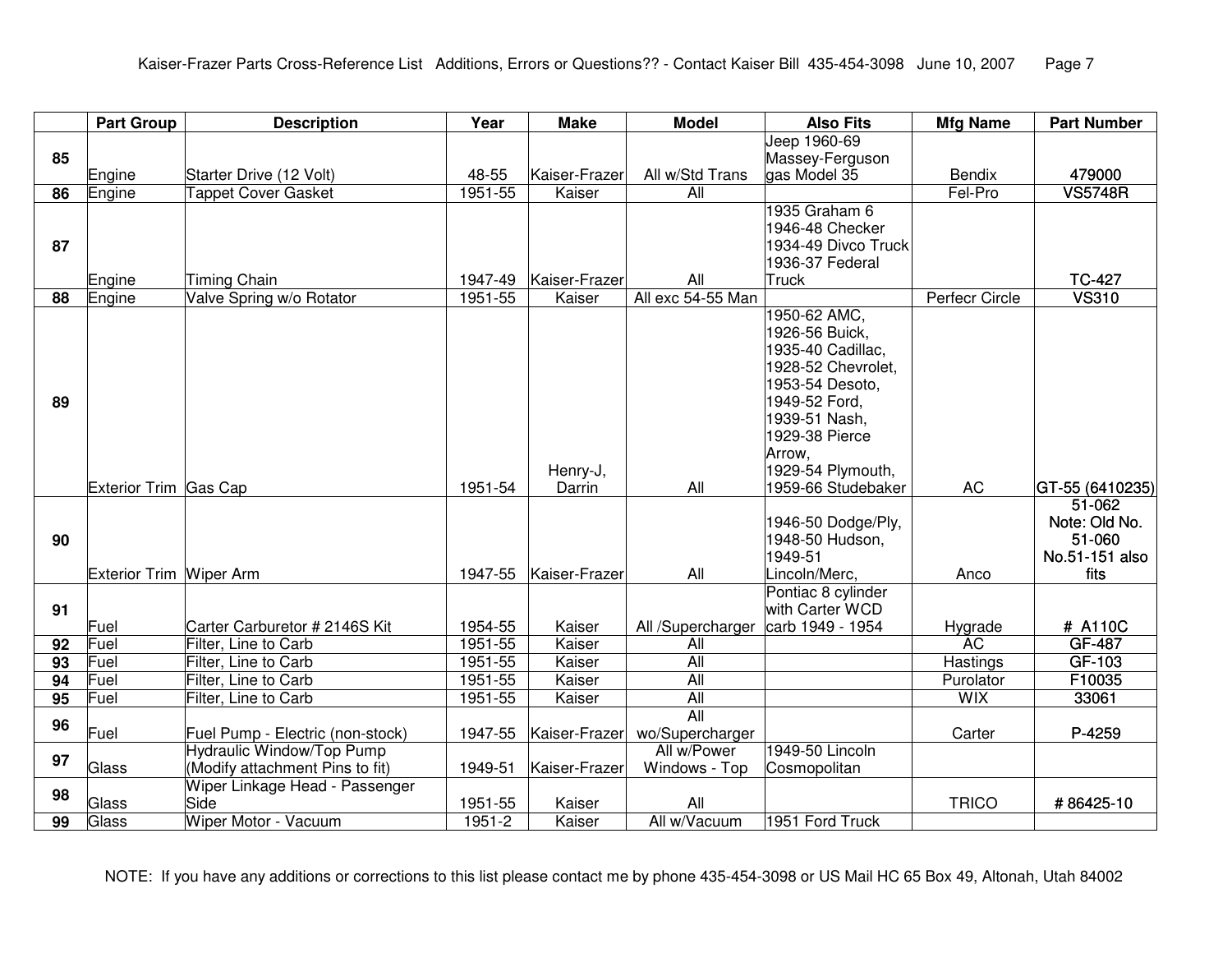|                   | <b>Part Group</b>    | <b>Description</b>           | Year    | <b>Make</b>   | <b>Model</b>        | <b>Also Fits</b>        | <b>Mfg Name</b>        | <b>Part Number</b> |
|-------------------|----------------------|------------------------------|---------|---------------|---------------------|-------------------------|------------------------|--------------------|
| 100               | <b>Interior Trim</b> | <b>Accelerator Boot</b>      | 1951-55 | Kaiser        | $\overline{All}$    | <b>IHC Truck yr ukn</b> | <b>IHC Parts</b>       | <b>PN 86543R2</b>  |
| 101               |                      |                              |         |               | All (Appearance not |                         |                        |                    |
|                   | <b>Interior Trim</b> | Radio Push Buttons           | 1951-53 | Kaiser        | <i>identical</i> )  | 1953 GMC Truck          |                        |                    |
| 102               | <b>Interior Trim</b> | <b>Rear View Mirror</b>      | 1951-54 | Henry-J       | All non/filp        | 1953-57 Chev            |                        |                    |
| 103               | <b>Rear Axle</b>     | Axle Bearing Cone            | 1951-55 | Kaiser        | $\overline{All}$    |                         | <b>Federal Mogul</b>   | 25877              |
| 104               | <b>Rear Axle</b>     | Axle Inner Cone              | 1951-55 | Kaiser        | All                 |                         | <b>Federal Mogul</b>   | 15123              |
| 105               | <b>Rear Axle</b>     | Axle Inner Cup               | 1951-55 | Kaiser        | All                 |                         | <b>Federal Mogul</b>   | 15245              |
| 106               | <b>Rear Axle</b>     | Axle Inner Seal              | 1951-55 | Kaiser        | $\overline{All}$    |                         | <b>Federal Mogul</b>   | 42763              |
| 107               | <b>Rear Axle</b>     | Axle Outer Cone              | 1951-55 | Kaiser        | All                 |                         | <b>Federal Mogul</b>   | 09067              |
| 108               | <b>Rear Axle</b>     | <b>Axle Outer Cup</b>        | 1951-55 | Kaiser        | All                 |                         | <b>Federal Mogul</b>   | 09195              |
| 109               | <b>Rear Axle</b>     | <b>Axle Race</b>             | 1951-55 | Kaiser        | All                 |                         | Federal Mogul          | 25821              |
| 110               | <b>Rear Axle</b>     | <b>Pinion Seal</b>           | 1951-54 | Henry-J       | $\overline{All}$    | 1947-55 K-F             | Victor                 | 49161              |
| 111               | Rear Axle            | <b>Pinion Seal</b>           | 1947-55 | Kaiser-Frazer | All                 | 1951-54 Henry-J         | Victor                 | 49161              |
| 112               |                      |                              |         |               |                     |                         |                        | #18504             |
|                   | Steering             | <b>Idler Arm Pin Kit</b>     | 1947-50 | Kaiser-Frazer | All                 |                         | Thompson               | (Moog #126)        |
|                   |                      |                              |         |               |                     | 1954 Dodge 6            | Monroe                 |                    |
|                   |                      |                              |         |               |                     | 1954 Hudson Wasp        | "Power-Link"           |                    |
| 113               |                      |                              |         |               |                     | 1953-54 Nash            | set 4-11 lbs pull      |                    |
|                   |                      |                              |         |               |                     | Statesman               | <b>Automatic Trans</b> |                    |
|                   | Steering             | Power Steering System        | 1953-55 | Kaiser        | All w/PS            | 1954 Plymouth 6         | Fluid Type "A"         |                    |
| 114               | Steering             | Seal, Lower Gear Box         | 1951-55 | Kaiser        | All                 |                         | National               | 240151             |
| 115               | Steering             | <b>Tie Rod End</b>           | 1947-55 | Kaiser-Frazer | All without/PS      |                         | Moog                   | <b>ES-136R</b>     |
| $\frac{116}{116}$ | Steering             | Tie Rod End - Set            | 1951-54 | Henry-J       | All                 |                         | Republic               | #ES175             |
| 117               |                      |                              |         |               |                     | 1940-49 Chrysler        |                        |                    |
|                   | Suspension           | Bumper, Lower A Frame        | 1947-55 | Kaiser-Frazer | All                 | 1939-49 Dodge/Ply       | Moog                   | 1538               |
|                   |                      |                              |         |               |                     | 1946-49 Olds 98         |                        |                    |
| 118               |                      |                              |         |               |                     | Wagon, Convertible      |                        |                    |
|                   |                      |                              |         |               |                     | 1941-48 Pontiac         |                        |                    |
|                   | Suspension           | Coil Spring - Front HD       | 1947-53 | Kaiser        | Taxi - Traveler     | Wagon, Convertible      |                        | 412                |
| 119               | Suspension           | Coil Springs - Front         | 1947-50 | Kaiser-Frazer | $\overline{All}$    |                         | Maremont               | #412               |
|                   |                      |                              |         |               |                     | 1949-53 Ford            |                        |                    |
|                   |                      |                              |         |               |                     | 1953-54 Hudson          |                        |                    |
| 120               |                      |                              |         |               |                     | 1952-53 Mercury         |                        |                    |
|                   |                      |                              |         |               |                     | 1953-55 Kaiser          |                        |                    |
|                   | Suspension           | Control Arm Shaft Kit, Upper | 1951-54 | Henry-J       | All                 | 1951-54 Henry-J         | Moog                   | #K-35              |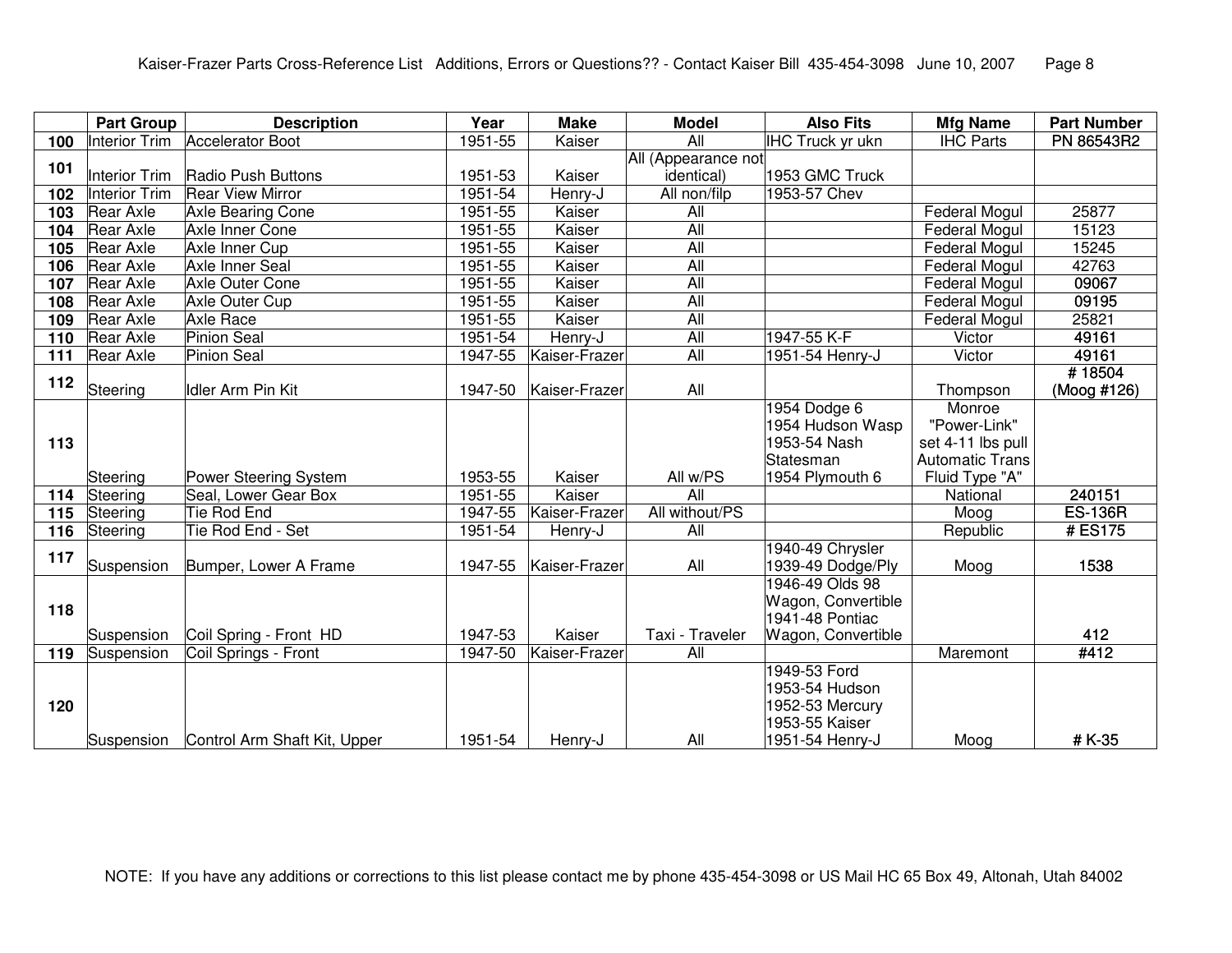|                 | <b>Part Group</b> | <b>Description</b>                 | Year    | <b>Make</b>           | <b>Model</b>       | <b>Also Fits</b>                   | <b>Mfg Name</b> | <b>Part Number</b>             |
|-----------------|-------------------|------------------------------------|---------|-----------------------|--------------------|------------------------------------|-----------------|--------------------------------|
|                 |                   |                                    |         |                       |                    | 1949-53 Ford                       |                 |                                |
|                 |                   |                                    |         |                       |                    | 1953-54 Hudson                     |                 |                                |
| 121             |                   |                                    |         |                       |                    | 1952-53 Mercury                    |                 |                                |
|                 |                   |                                    |         |                       |                    | 1951-54 Henry J                    |                 |                                |
|                 |                   |                                    |         |                       |                    | 1952-56 Kaiser                     |                 |                                |
|                 | Suspension        | Control Arm Shaft Kit, Upper       | 1953-55 | Kaiser                | All                | Darrin                             | Moog            | #K-35                          |
| 122             | Suspension        | Control Arm Shaft, Set             | 1953-55 | Kaiser                | $\overline{All}$   | 1949-53 Ford/Merc,                 |                 | McQuay-Norris   FA 95/AA100597 |
| 123             | Suspension        | King Pin Repair Kit                | 1949-55 | Kaiser-Frazer         | $\overline{All}$   |                                    | Toledo          | # K395NC                       |
| 124             | Suspension        | King Pin Repair Kit                | 1947-48 | Kaiser-Frazer         | All                |                                    | Toledo          | KA1255                         |
| 125             | Suspension        | <b>Rear Shock Absorber</b>         | 1951-55 | Kaiser                | All exc Traveler   |                                    | Monroe          | 31094                          |
|                 |                   |                                    |         |                       |                    | 1950-56 Studebaker,                |                 |                                |
|                 |                   |                                    |         |                       |                    | 1949-57 Pontiac,                   |                 |                                |
|                 |                   |                                    |         |                       |                    | 1951-56 Packard,                   |                 |                                |
|                 |                   |                                    |         |                       |                    | 1955 Oldsmobile,                   |                 |                                |
| 126             |                   |                                    |         |                       |                    | 1949-1951 Nash,                    |                 |                                |
|                 |                   |                                    |         |                       |                    | 1949-56 Ford/Merc,                 |                 |                                |
|                 |                   |                                    |         |                       |                    | 1954-57                            |                 |                                |
|                 | Suspension        | <b>Shock Absorber</b><br>Front     | 1947-55 | Kaiser-Frazer         | All                | Thunderbird,<br>1952-1953 Cadillac | Monroe          | LE-10001                       |
| 127             | Suspension        | <b>Shock Absorber</b><br>Front     | 1947-55 | Kaiser-Frazer         | All                |                                    | Monroe          | 31094                          |
| 128             | Suspension        | Shock Absorber - Front             | 1947-50 | Kaiser-Frazer         | $\overline{All}$   |                                    | Monroe          | 18033                          |
|                 |                   |                                    |         |                       | All (May fit other |                                    |                 |                                |
| 129             | Suspension        | Spring Shackle, Rear Springs       | 1951-55 | Kaiser                | years)             | 1949-50 Ford Sedan                 | Ford            | 8BA-5630A                      |
| 130             | Suspension        | Spring Shackle, Rear Springs       | 1947-50 | Kaiser                | $\overline{All}$   | 1935-51 Dodge/Ply                  |                 |                                |
| 131             | Suspension        | <b>Wheel Bearing Seals - Front</b> | 1947-48 | Kaiser-Frazer         | All                |                                    | Victor          | 49574                          |
| $\frac{1}{132}$ | Suspension        | <b>Wheel Bearing Set - Front</b>   | 1947-48 | Kaiser-Frazer         | All                | 1941-48 Dodge/Ply                  | Timken          | 14125-A & 14276                |
|                 |                   |                                    |         |                       |                    | 1949-53 Ford                       |                 |                                |
|                 |                   |                                    |         |                       |                    | 1948-54 Hudson                     |                 |                                |
|                 |                   |                                    |         |                       |                    | 1952-54 Mercury                    |                 |                                |
| 133             |                   |                                    |         |                       |                    | 1948-54 Nash                       |                 |                                |
|                 |                   |                                    |         |                       |                    | 1951-54 Henry J                    |                 |                                |
|                 |                   |                                    |         |                       |                    | 1950-54 Rambler                    |                 | #15123 &                       |
|                 | Suspension        | Wheel Bearing Set - Set            | 1949-55 | Kaiser-Frazer         | All                | 1949-54 Dodge/Ply                  | L&S Bearing Co. | #15245                         |
|                 |                   |                                    |         |                       |                    | 1949-54 Nash,                      |                 |                                |
|                 |                   |                                    |         |                       |                    | 1950-54 Hudson,                    |                 |                                |
| 134             |                   |                                    |         |                       |                    | 1949-54 Ford,                      |                 |                                |
|                 |                   |                                    |         |                       |                    | 1952-54 Mercury,                   |                 |                                |
|                 |                   |                                    |         |                       |                    | 1949-54                            |                 |                                |
|                 | Suspension        | Wheel Bearing, Front Inner         |         | 1949-55 Kaiser-Frazer | All                | Ply/Dodge/Desoto,                  | SKF & Tyson     | 15123 & 15245                  |